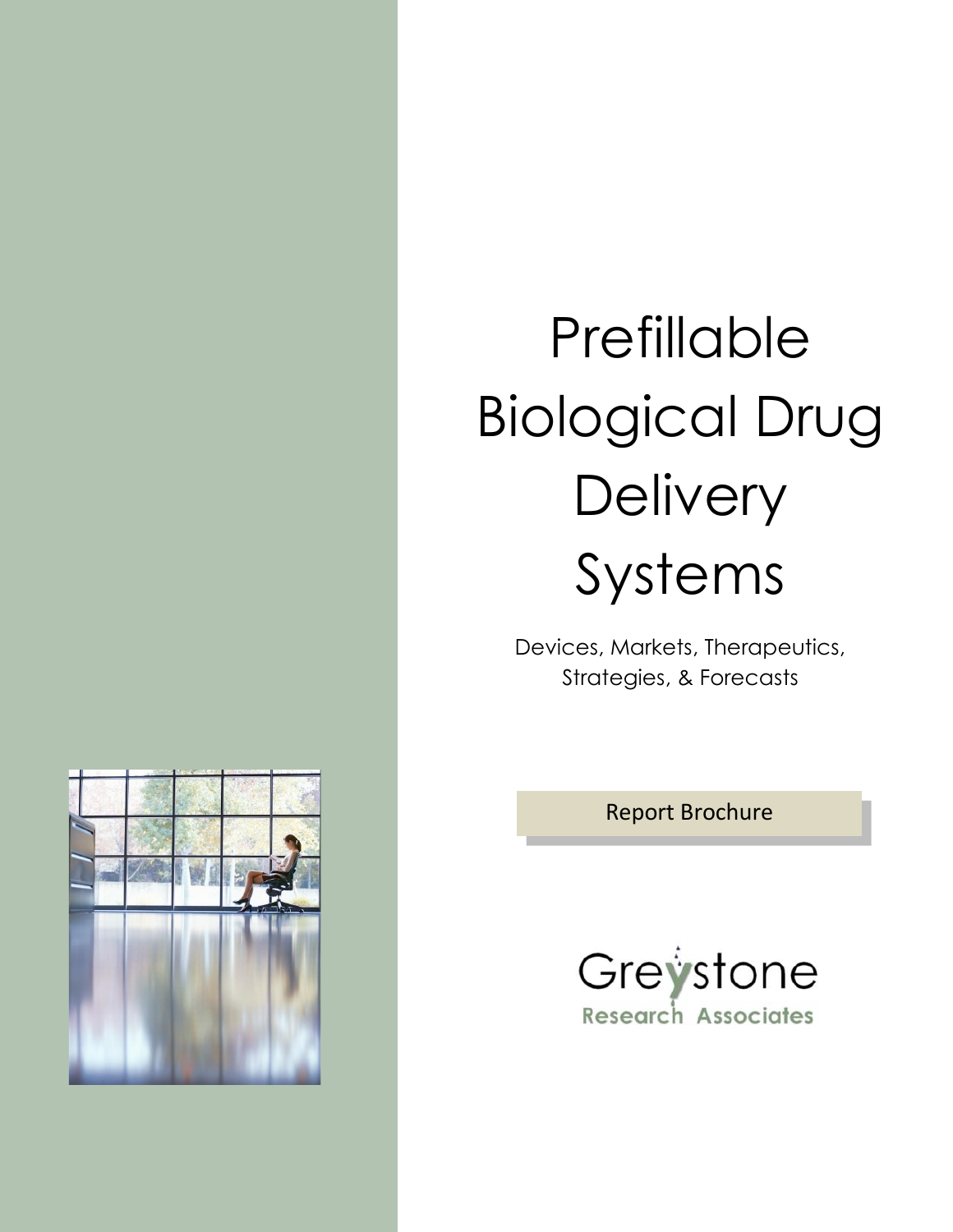Greystone Research Associates is pleased to announce the publication of a new market study. **Prefillable Biological Drug Delivery Systems** is a comprehensive evaluation and analysis of the technology, products and participants providing the driving force behind this evolving segment of the healthcare sector.

The study is designed to provide drug company decision makers, drug delivery developers, device designers, healthcare marketers, and supply chain participants with a detailed understanding of the economics, technologies, disease segments, and commercial opportunities for prefillable biological drug delivery systems. Provider organization business managers, healthcare administrators and investors will also benefit from this study.

### **Device Evolution and Increasing Patient Care Flexibility**

Specialty prefilled injection devices - a group that includes pen injectors and autoinjectors – are creating new opportunities for drug developers and marketers. These devices provide the ability to create product differentiation in the age of direct-to-consumer marketing.

Because biological drugs most often target chronic conditions, dosing strategies and treatment protocols must be developed for long-term use, often for self-administration by patients who may have limitations directly related to their condition. The shift in assupplied packaging from single and multi-use vials to prefilled injection devices will accelerate over the next five years as drug developers move to empower an increasing number of chronically ill patients. The powerful physiological effects of antibodies, hormones and other biological drugs also increase the need for safety and compliance.

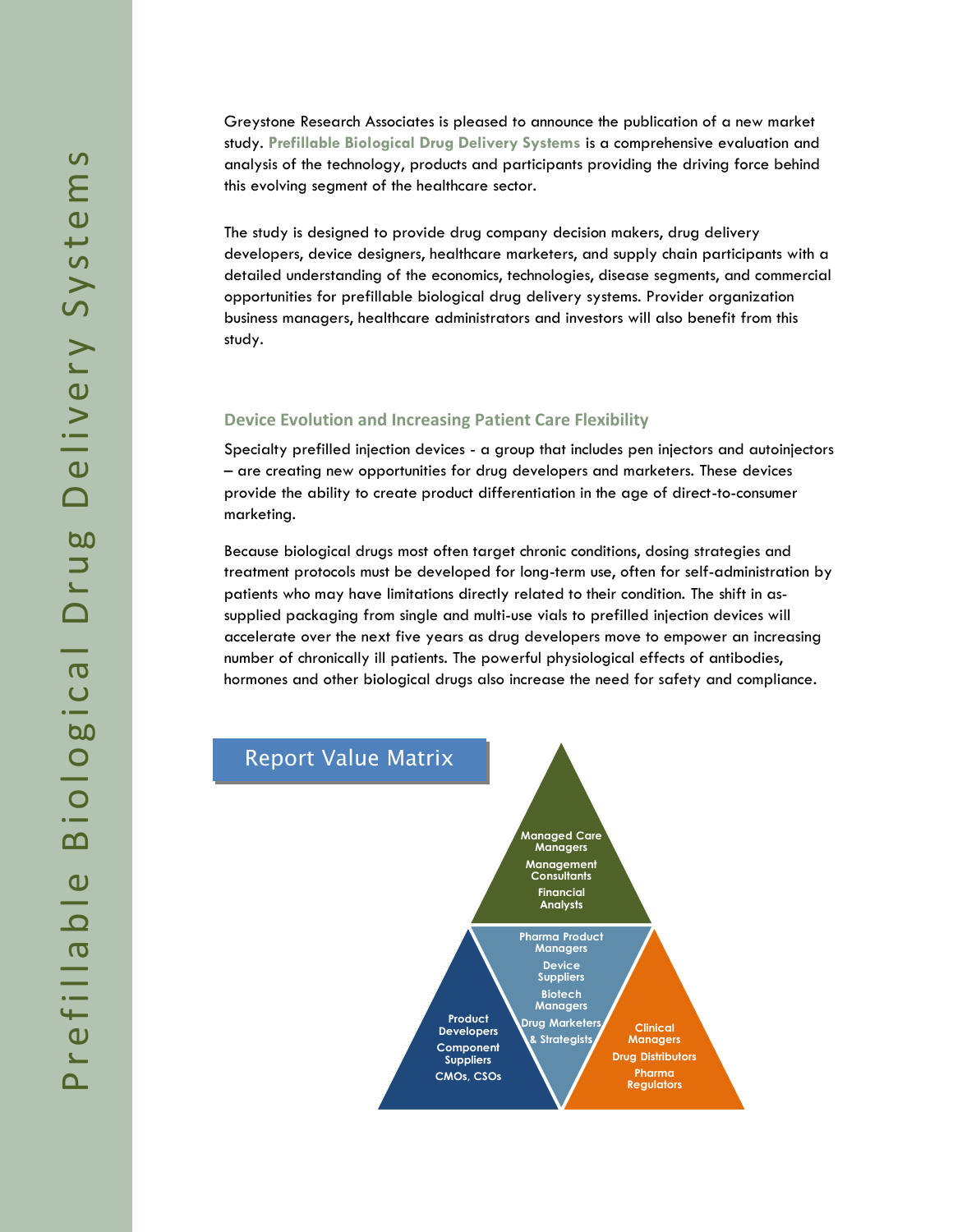Table of Contents  $\Omega$ t  $\mathbf{\Omega}$  $\overline{\mathbf{C}}$  $\overline{\phantom{0}}$  $\overline{O}$  $\overline{}$  $\mathbf{O}$  $\mathbf{D}$  $\Omega$  $\boldsymbol{\sigma}$ 

Executive Summary The Market Opportunity Delivery Market Dynamics Economics of Injectable Drugs What's Driving the Growth in Injectable Devices? Prefilled Syringes Proliferating The Trend toward Self - Administration Shifting Demographics Innovation in Disposable Device **Designs** Proliferation of Biological Drugs Therapeutic Monoclonal Antibodies Therapeutic Demand Drivers Competitive Landscape Risk Factors Prefillable Commercial Devices for Biologicals Manual Injection Autoinjectors Automated Injection Autoinjectors Disposable Autoinjectors Autoinjector Product Summaries (28 Devices/10 Suppliers) Product Specific Prefillable Autoinjectors Summaries Device Design Factors Material Selection Issues Part Counts and Device Cost Safety Features Needle Insertion Depth Failsafe Activation Dose Inspection/Injection Confirmation Lyophilized Drugs/Reconstitution Human Engineering/Ergonomics

Pen Injectors Standardized Pen Platform Summaries (10 Devices/5 Suppliers) Custom Pen Designs Dual Chamber Pens Commercial Pen Products (18 Devices/7 Suppliers) Prefillable Pen Injector Application Segments Growth Hormones Parathyroid Hormones Reproductive Hormones Wearable Devices Patch Pumps Large Volume Wearable Devices Approved Wearables Product Analysis (10 Devices/10 Suppliers) Captive Devices Emerging Wearables Technology Key Therapeutic Sector Analysis Anaphylaxis/Countermeasures Autoimmune Diseases Rheumatoid Arthritis Psoriasis Multiple Sclerosis Hepatitis **Hematopoietics** Hormone Replacement Osteoporosis Market Factors Regulatory Issues Device Branding Patient Adherence & Ease of Use Healthcare Economics Company Profiles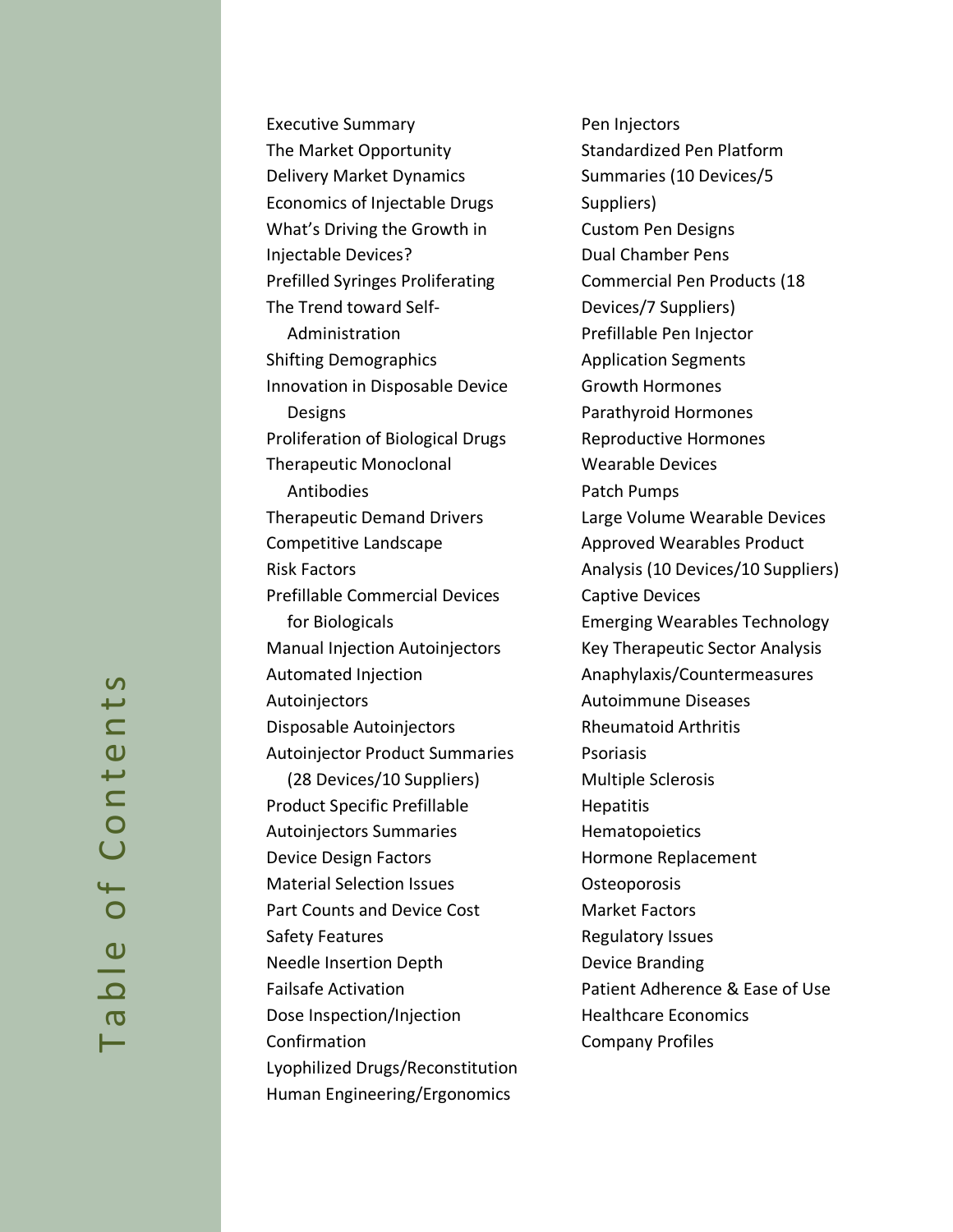## What You Will Learn

- What are the market factors driving commercial activity in the biologicals drug delivery segment?
- What are the major factors driving as-supplied product development decisions within biological drug development organizations?
- How does the availability of patient support resources influence the prescribing decision for biological drugs?
- How important are drug developer-formulation technologist relationships in the biological drug packaging segment?
- What are the key influencers regarding as-supplied packaging in the biological self-administration market segment?
- What are the significant economic, technology, and regulatory factors affecting the selection criteria for self-administered biological drugs?

### Report Format and Availability

This report is available electronic format. A site license for a single physical location and a global license are also available. Custom licensing options to address specific company user requirements are available by calling client services at 603-440-5710, or by emailing clientservices@greystoneassociates.org.

#### Methodology

Research methodology is based on primary research in the form of in-depth interviews with key market participants, technology developers, distributors, industry experts, and market influencers, a list that includes regulatory officials, industry trade groups, and materials standards organizations.

Primary data is evaluated and normalized against secondary sources including trade journal articles, technical literature, industry publications, company data sheets and published information, and statistical data from government agencies and trade associations.

Forecasts and projections of market demand and future market activity are derived using standard modeling and statistical techniques.

### About Greystone Associates

Greystone Associates is a medical technology consulting firm focused on the areas of medical market strategy, product commercialization, venture development, and market research. We assist medical and healthcare market participants in achieving their business objectives through the creation of detailed development strategies, product commercialization programs, and comprehensive market and technology research and analysis.

Our market research publications are designed, researched and written to provide timely and insightful information and data on focused market segments, with the aim of providing market participants with the essential knowledge to refine and execute their marketing plans and financial targets.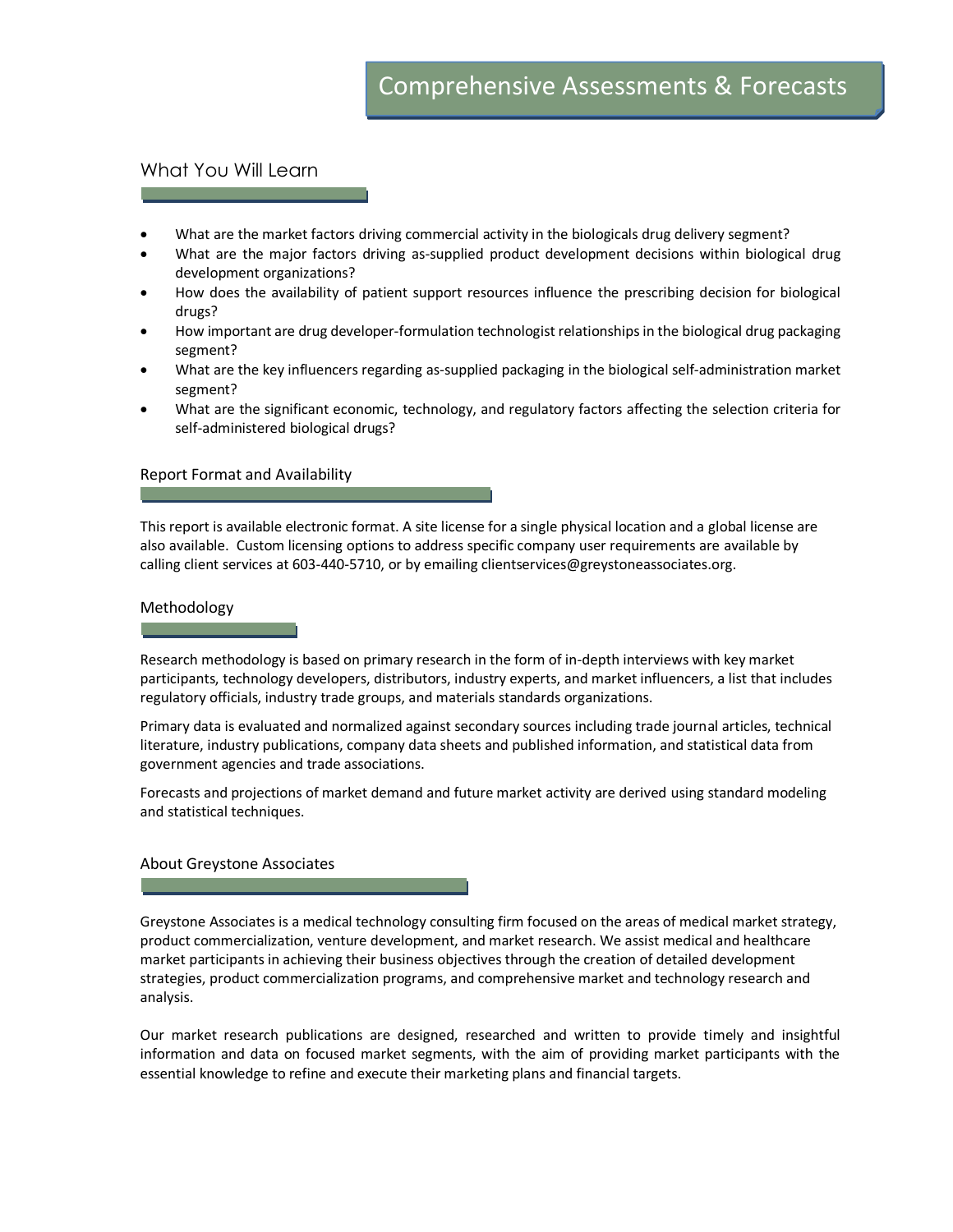# Clear & Concise Graphics & Visualizations



### Global Biologicals Manufacturing Activity

FDA-approved Biological Drug Activity

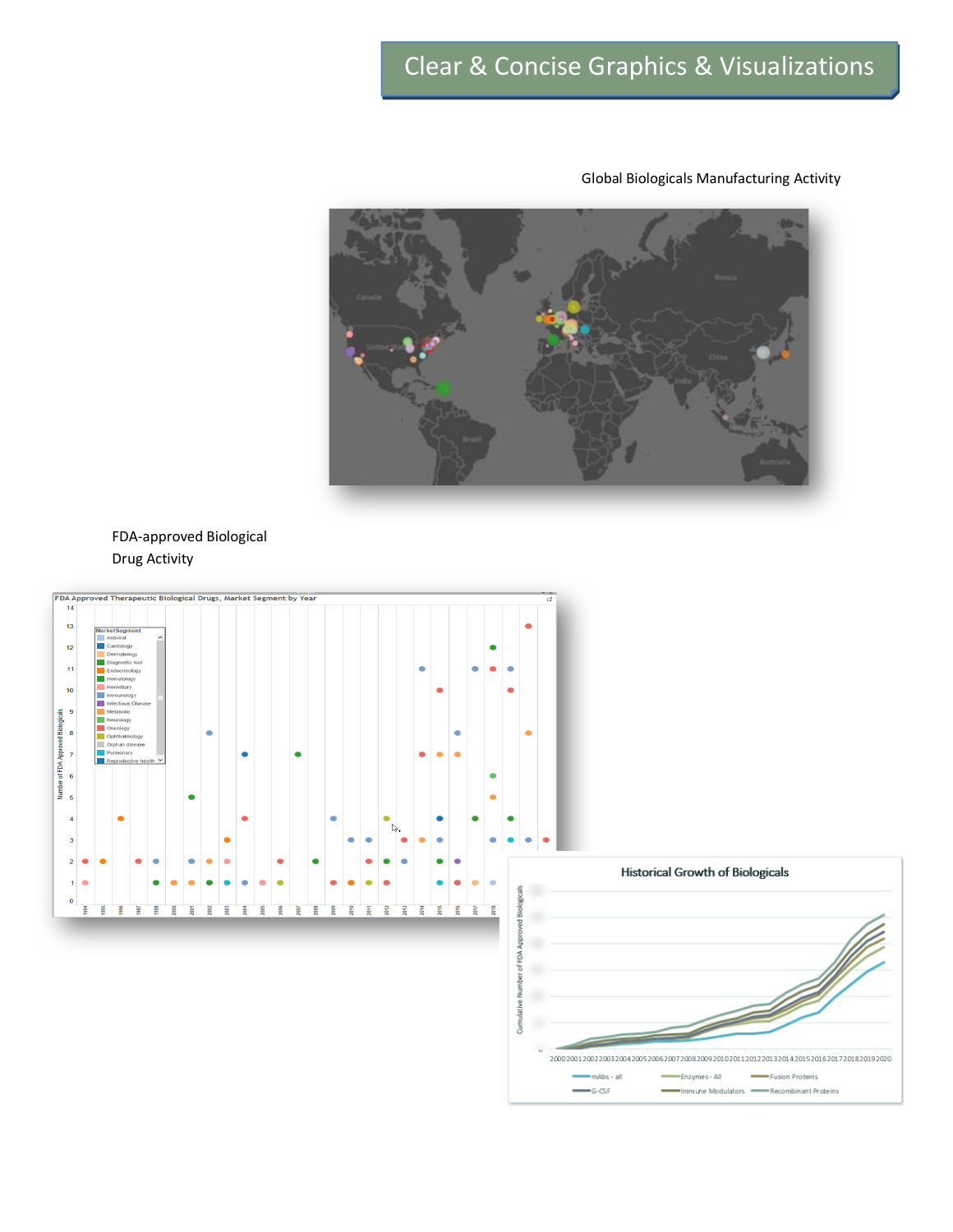Biological Drug Activity by Company, Year and Market Segment







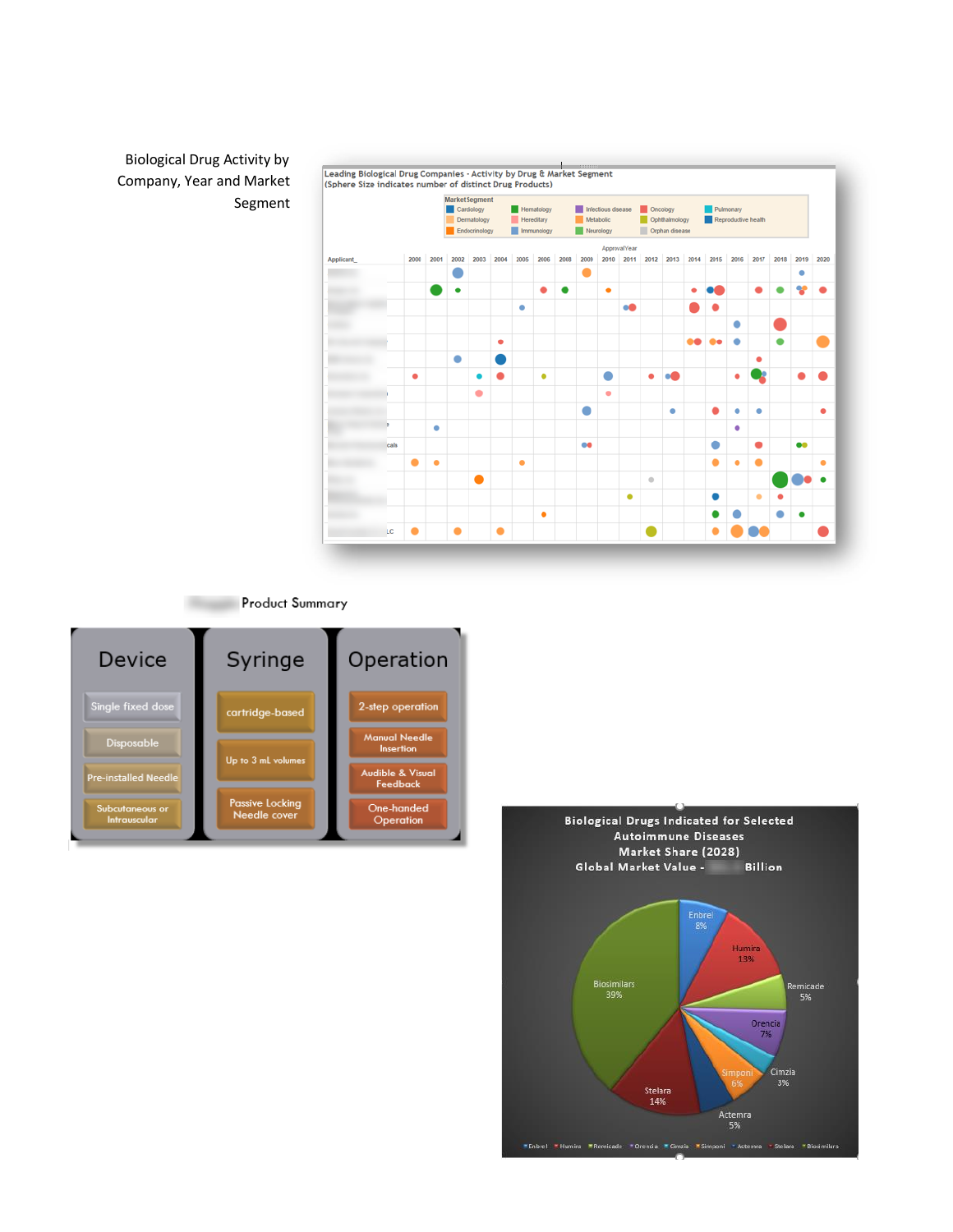|                   | Device Summary                     |
|-------------------|------------------------------------|
| Device Design     | Mechanical                         |
| Device Type       | Disposable                         |
| Primary Container | Type 1 Glass                       |
| Injection Event   | Automatic                          |
| Injection Volume  | Preset bolus injection volume      |
| Injection Rate    | Preset injection rate              |
| Drug Viscosity    | $100$ cps                          |
| Drug Volume       | $2 - 10$ mL                        |
| Drug Fill         | Prefilled                          |
| Safety/Feedback   | Passive needle safety              |
| Integrations      | <b>BD</b> Neopak                   |
|                   | <b>Partners</b>                    |
| Harro Hofliger    | Clinical/pre-production quantities |

|                          |                            | Selected Wearable Subcutaneous Injectors |                     |                           |                      |                    |                  |                 |
|--------------------------|----------------------------|------------------------------------------|---------------------|---------------------------|----------------------|--------------------|------------------|-----------------|
|                          |                            |                                          |                     |                           |                      |                    |                  |                 |
| <b>Device Design</b>     | Electronic                 | <b>EM</b>                                | <b>EM</b>           | Electronic                | Electronic           | Mechanical         | Electronic       | Mechanical      |
| Device Type              | Disposable                 | Disposable                               | Semi-<br>disposable | Semi-<br>disposable       | Semi-<br>disposable  | Disposable         | Disposable       | Disposable      |
| Needle/Cannula           | 29 a needle                | $5 - 8$ mm                               | $5 - 8$ mm          | Automatic                 | Automatic            | Automatic          | Automatic        | Automatic       |
| <b>Primary Container</b> | Cyclic Olefin<br>Cartridge | Glass Cartridge                          | Std Vials           | Type 1<br>glass           | <b>Std Container</b> | Std<br>Container   | Std<br>Container | Type 1<br>glass |
| <b>Injection Method</b>  | <b>Push Button</b>         | Programmable                             | Programmable        | Battery-<br>driven piston | Rotary pump          | Push Button        | Electronic       | Push Button     |
| Capacity (mL)            | 3.5                        | $2 - 10$                                 | $2 - 10$            | 2 mL                      | 3 mL                 | $1 - 20$           | 3 mL             | $2 - 10$        |
| Drug Fill                | Prefilled                  | Prefilled                                | Prefilled           | Prefilled                 | Cartridge            | Vial-to-<br>device | Prefilled        | Prefilled       |

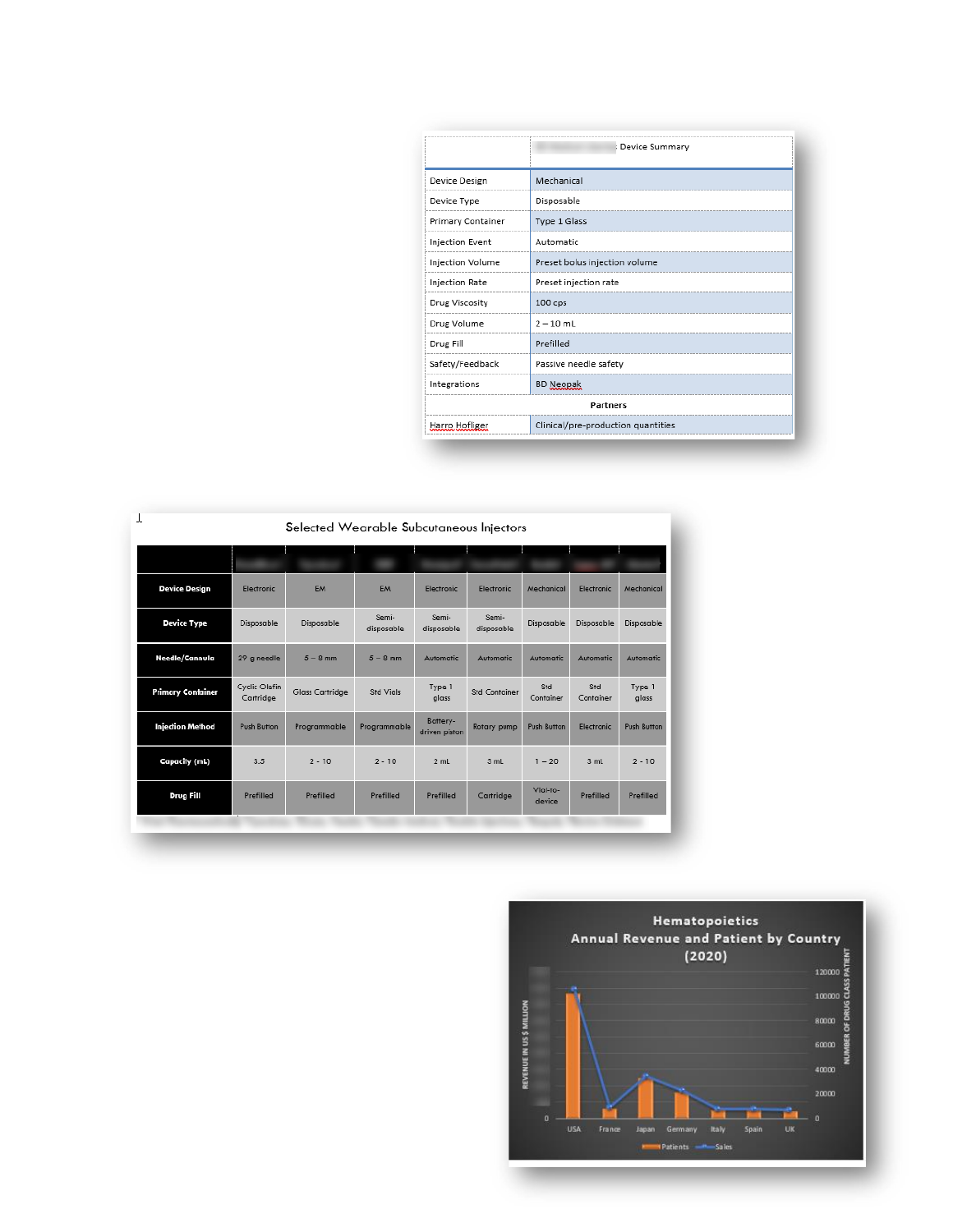

|                                              |            |        |       | Annual Sales and Number of Patients by Injectable Drug<br>Class and Country (2019) |       |           |
|----------------------------------------------|------------|--------|-------|------------------------------------------------------------------------------------|-------|-----------|
| Growth Hormones                              | <b>USA</b> | France | Japan | Germany Italy                                                                      | Spain | <b>UK</b> |
| <b>Sales (US Billion)</b>                    |            |        |       |                                                                                    |       |           |
| <b>Patients</b><br>(Thousands)               |            |        |       |                                                                                    |       |           |
| <b>Hematopoietics</b>                        |            |        |       |                                                                                    |       |           |
| <b>Sales (US Billion)</b>                    |            |        |       |                                                                                    |       |           |
| <b>Patients</b><br>(Thousands)               |            |        |       |                                                                                    |       |           |
| Autoimmune                                   |            |        |       |                                                                                    |       |           |
| <b>Sales (US Billion)</b><br><b>Patients</b> |            |        |       |                                                                                    |       |           |
| (Thousands)<br><b>Hepatitis C</b>            |            |        |       |                                                                                    |       |           |
| <b>Sales (US Billion)</b>                    |            |        |       |                                                                                    |       |           |
| <b>Patients</b><br>(Thousands)               |            |        |       |                                                                                    |       |           |
| Multiple Sclerosis                           |            |        |       |                                                                                    |       |           |
| <b>Sales (US Billion)</b>                    |            |        |       |                                                                                    |       |           |
| <b>Patients</b><br>(Thousands)               |            |        |       |                                                                                    |       |           |
| Osteoporosis                                 |            |        |       |                                                                                    |       |           |
| <b>Sales (US Billion)</b>                    |            |        |       |                                                                                    |       |           |
| <b>Patients</b><br>(Thousands)               |            |        |       |                                                                                    |       |           |

| Biologicals Indicated for Autoimmune Diseases   |  |  |
|-------------------------------------------------|--|--|
| (Supplied in Prefillable Drug Delivery Systems) |  |  |

| Proprietary Name  | Proper Name      | Applicant                            | As Supplied | <b>DrugClass</b>      |
|-------------------|------------------|--------------------------------------|-------------|-----------------------|
| Abrilada          | adalimumab-afzb  | Pfizer, Inc.                         |             | mAb                   |
|                   |                  |                                      |             | mAb                   |
| Actemra           | tocilizumab      | Generitech, Inc.                     |             | mAb                   |
| Benlysta          | belimumab        | GlaxoSmithKline LLC                  |             | máb                   |
|                   |                  |                                      |             | mAb                   |
| Cosentyx          | secukinumab      | Novartis Pharmaceuticals             |             | mAb                   |
|                   |                  |                                      |             | mAb                   |
| Cyltezo           | adalimumab-adbm  | Boehringer Ingelheim Pharmaceuticals |             | mAb                   |
| Erelzi            | etanercept-szzs  | Sandoz Inc.                          |             | <b>Fusion Protein</b> |
| Erelzi Sensoready | etanercept-szzs  | Sandoz Inc.                          |             | Fusion Protein        |
| Hadlima           | bwwd-demumabad   | Sarmsung Bioepis Co., Ltd.           |             | mAB <sup></sup>       |
|                   |                  |                                      |             | mAB                   |
| <b>Hulio</b>      | adalimumab-ficip | Mylan Pharmaceuticals Inc.           |             | mAb                   |
|                   |                  |                                      |             | mAb                   |
| Humira            | adalimumab       | AbbVie Inc.                          |             | mAb                   |
|                   |                  |                                      |             | mAb                   |
| Hyrimoz           | adalimumab-adaz  | Sandoz Inc.                          |             | mAb                   |
|                   |                  |                                      |             | mAb                   |
| Keyzara           | sarilumab        | Sanofi-Aventis U.S. LLC              |             | mãb                   |
| Kineret           | anakinra         | Swedish Orphan Biovitrum AB (publ)   |             | Immune modulator      |
| <b>Silia</b>      | brodalumab       | Valeant Pharmaceuticals Luxembourg   |             | mAb                   |
| Simponi           | golimumab        | Janssen Biotech, Inc.                |             | mAb                   |
|                   |                  |                                      |             | mAb                   |
| Taltz.            | brekizumab       | Eli Lilly and Company                |             | mAb                   |
|                   |                  |                                      |             | mAb                   |
| Tremfya           | quselkumab       | Janssen Biotech, Inc.                |             | mAb                   |